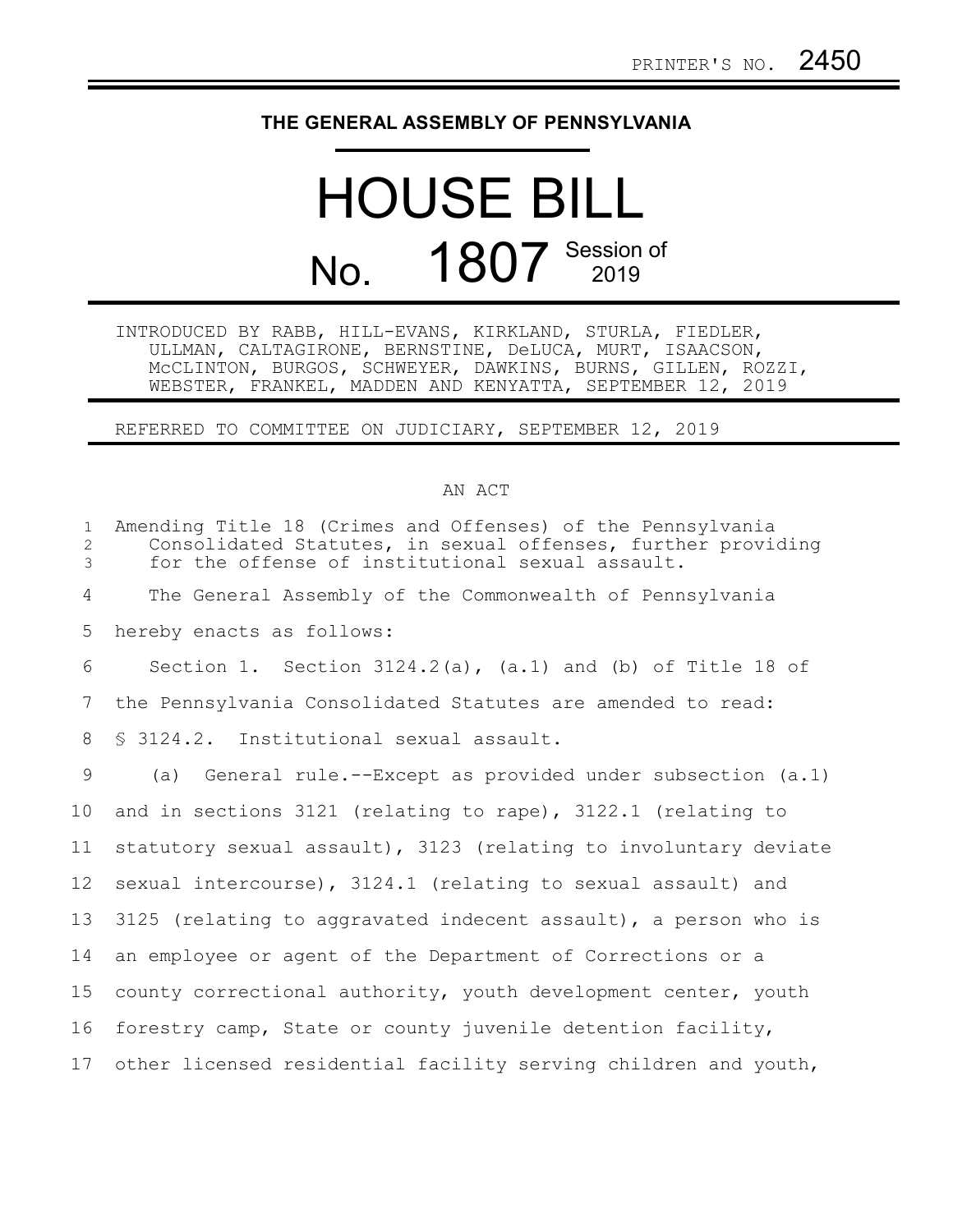or mental health or [mental retardation] intellectual disability facility or institution or a peace officer commits a felony of the third degree when that person engages in sexual intercourse, deviate sexual intercourse or indecent contact with [an inmate, detainee, patient or resident.] any of the following: 1 2 3 4 5

6

(1) An inmate, detainee, patient or resident.

(2) Another person who is in the custody of a peace officer or presumed to be in the custody of a peace officer. (a.1) Institutional sexual assault of a minor.**--**A person who is an employee or agent of the Department of Corrections or a county correctional authority, youth development center, youth forestry camp, State or county juvenile detention facility, other licensed residential facility serving children and youth or mental health or [mental retardation] intellectual disability facility or institution or a peace officer commits a felony of the third degree when that person engages in sexual intercourse, deviate sexual intercourse or indecent contact with [an inmate, detainee, patient or resident who is under 18 years of age.] any of the following who is under 18 years of age: 7 8 9 10 11 12 13 14 15 16 17 18 19

20

(1) An inmate, detainee, patient or resident.

(2) Another person who is in the custody of a peace officer or presumed to be in the custody of a peace officer. \* \* \* 21 22 23

(b) Definitions.--As used in this section, the following words and phrases shall have the meanings given to them in this subsection unless the context clearly indicates otherwise: "Agent." A person who is assigned to work in a State or county correctional or juvenile detention facility, a youth development center, youth forestry camp, other licensed residential facility serving children and youth or mental health 24 25 26 27 28 29 30

20190HB1807PN2450 - 2 -